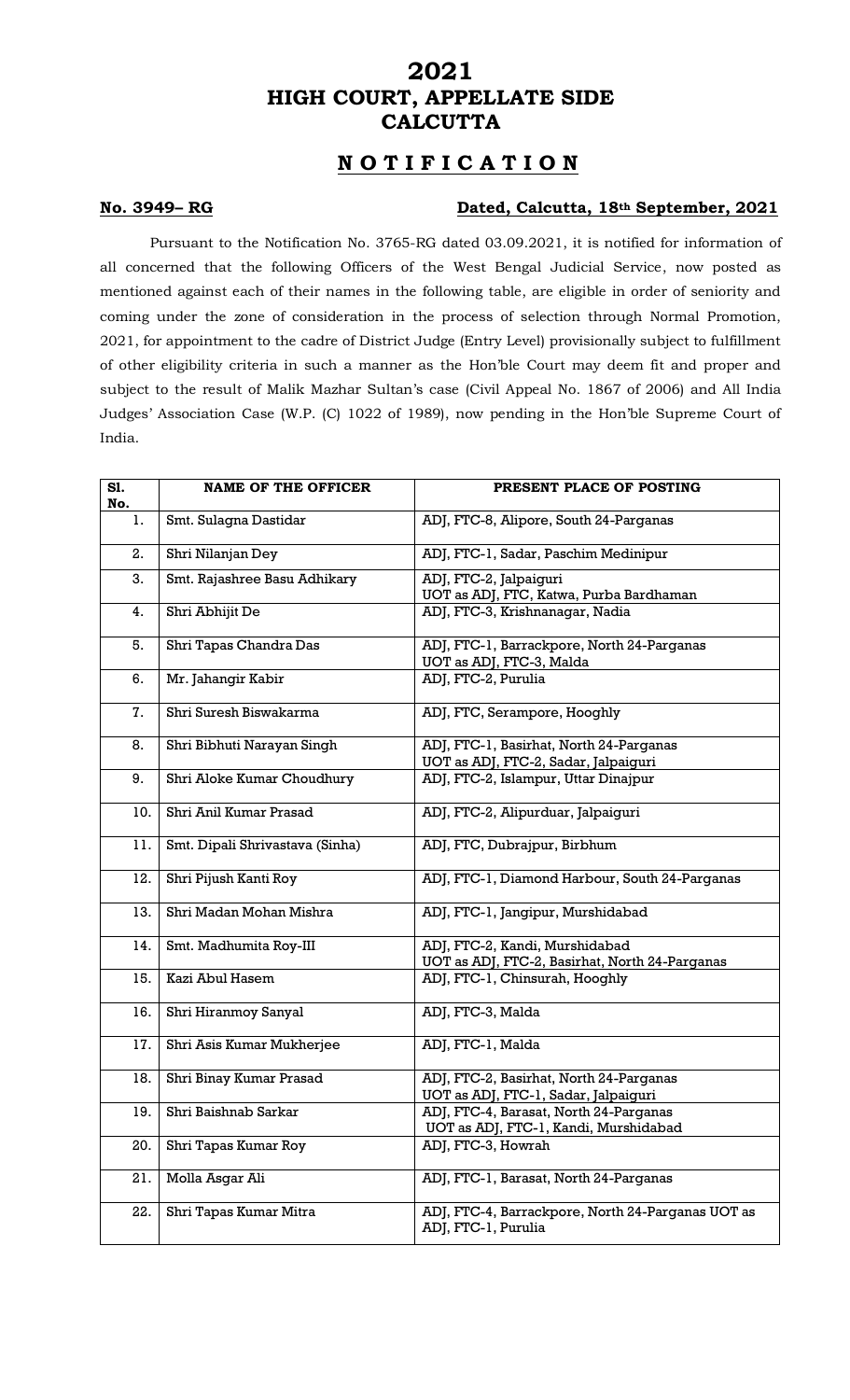| 23. | Shri Pinaki Mitra        | ADJ, FTC, Katwa, Burdwan<br>UOT as ADJ, FTC-2, Malda                                         |
|-----|--------------------------|----------------------------------------------------------------------------------------------|
| 24. | Shri Abhiram Barman      | ADJ, FTC, Chandannagar, Hooghly<br>UOT as ADJ, FTC-1, Alipruduar, Jalpaiguri                 |
| 25. | Smt. Ali Biswas (Sarkar) | ADJ, FTC-1, Contai, Purba Medinipur<br>UOT as ADJ, FTC-2, Krishnanagar, Nadia                |
| 26. | Shri Arup Kumar Das      | ADJ, FTC-3, Basirhat, North 24-Parganas<br>UOT as ADJ, FTC-4, Barrackpore, North 24-Parganas |
| 27. | Shri Sanjay Ranjan Paul  | ADJ, FTC-2, Diamond Harbour, South 24-Pgs.<br>UOT as ADJ, FTC-2, Kandi, Murshidabad          |
| 28. | Shri Rajesh Tamang       | ADJ, FTC-3, Alipore, South 24-Parganas                                                       |
| 29. | Shri Sarad Kumar Chettri | ADJ, FTC-2, Beerhampore, Murshidabad<br>UOT as ADJ, FTC, Siliguri, Darjeeling                |
| 30. | Shri Sandip Karmakar     | ADJ, FTC-2, Contai, Purba Medinipur                                                          |
| 31. | Shri Priyajit Chatterjee | ADJ, FTC, Kalyani, Nadia                                                                     |
| 32. | Shri Rajesh Guha Ray     | ADJ, FTC-3, Barasat, North 24-Parganas                                                       |
| 33. | Shri Asish Gupta         | ADJ, FTC-1, Tamluk, Purba Medinipur<br>UOT as ADJ, FTC-1, Sealdah, South 24-Parganas         |

Further information to all eligible candidates will follow in due course.

Each of the above eligible Judicial Officer is directed to send 10 copies of contested judgments, 5 Civil and 5 Criminal cases, in triplicate, delivered by him during year 2019–20 (if not available, the judgements delivered in previous year may be sent) so as to reach the office of the Registrar (Judicial Service), High Court, Appellate Side by **04.10.2021, positively.**

The office of the First Assistant Registrar, High Court, Appellate Side, Calcutta may be contacted for further information on all working days (except Saturdays) within 11.00 a.m. to 4.00 p.m., over Phone No. (033)-2254-8065/8226, 2243-6080.

 **By Order,**

 $Sd$  /-**Registrar General-cum-Secretary, Selection Board, High Court, Calcutta**